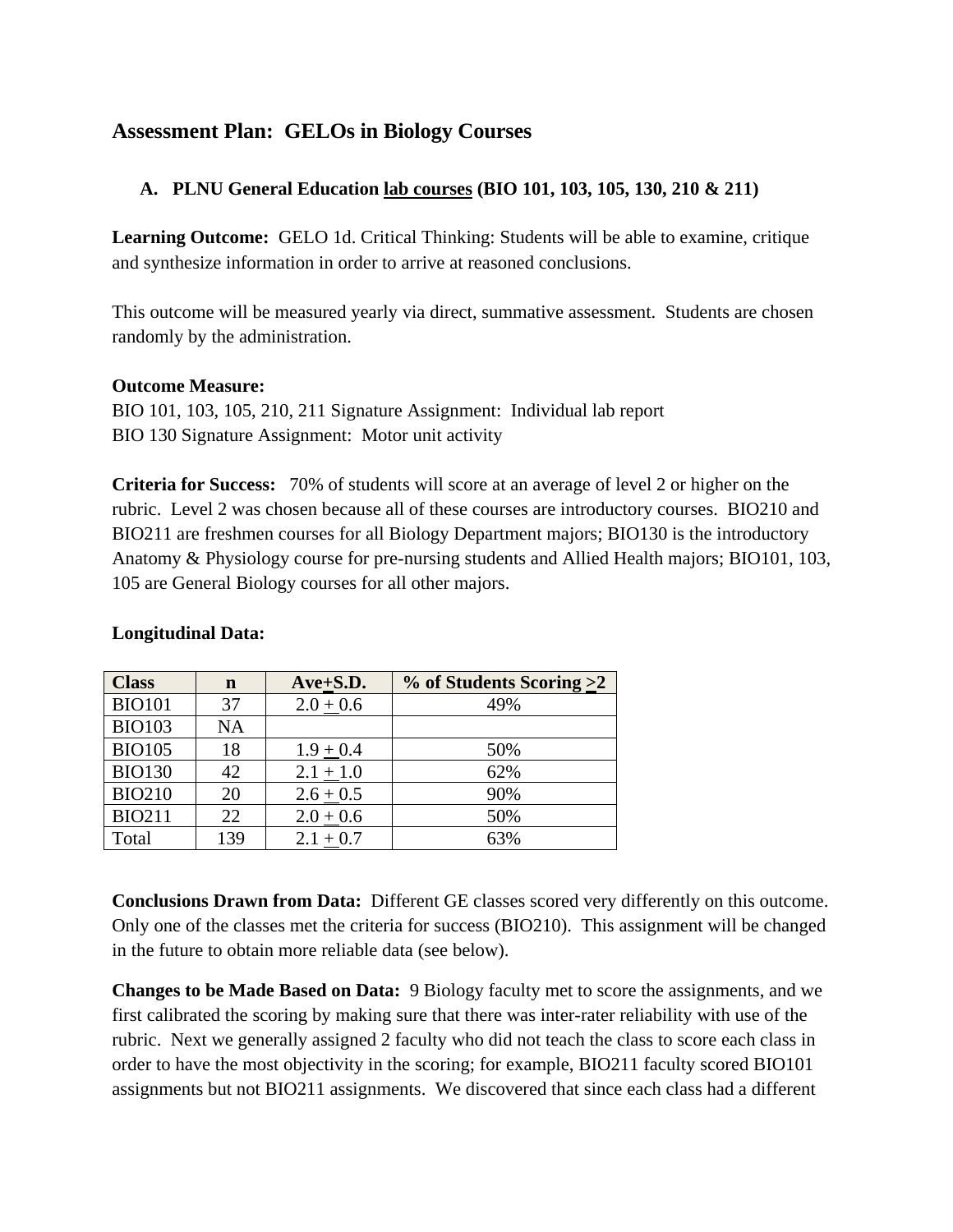assignment, the scoring was very subjective between the different classes. For example, the lab report assignments for BIO101, 103, and 105 were much simpler than for BIO210 and 211. BIO130 was a one question assignment, and it seemed to have the most reliable scoring. Thus, we decided that for subsequent years, we will not use lab reports for our signature assessments. Instead, we will use one final exam question, which will be the same or very similar between classes, in order to evaluate this learning outcome.

**Rubric:** AACU Critical Thinking Rubric: Rows 1,2,4,5 for BIO101, 103, 105, 210, 211; Row 5 for BIO130.